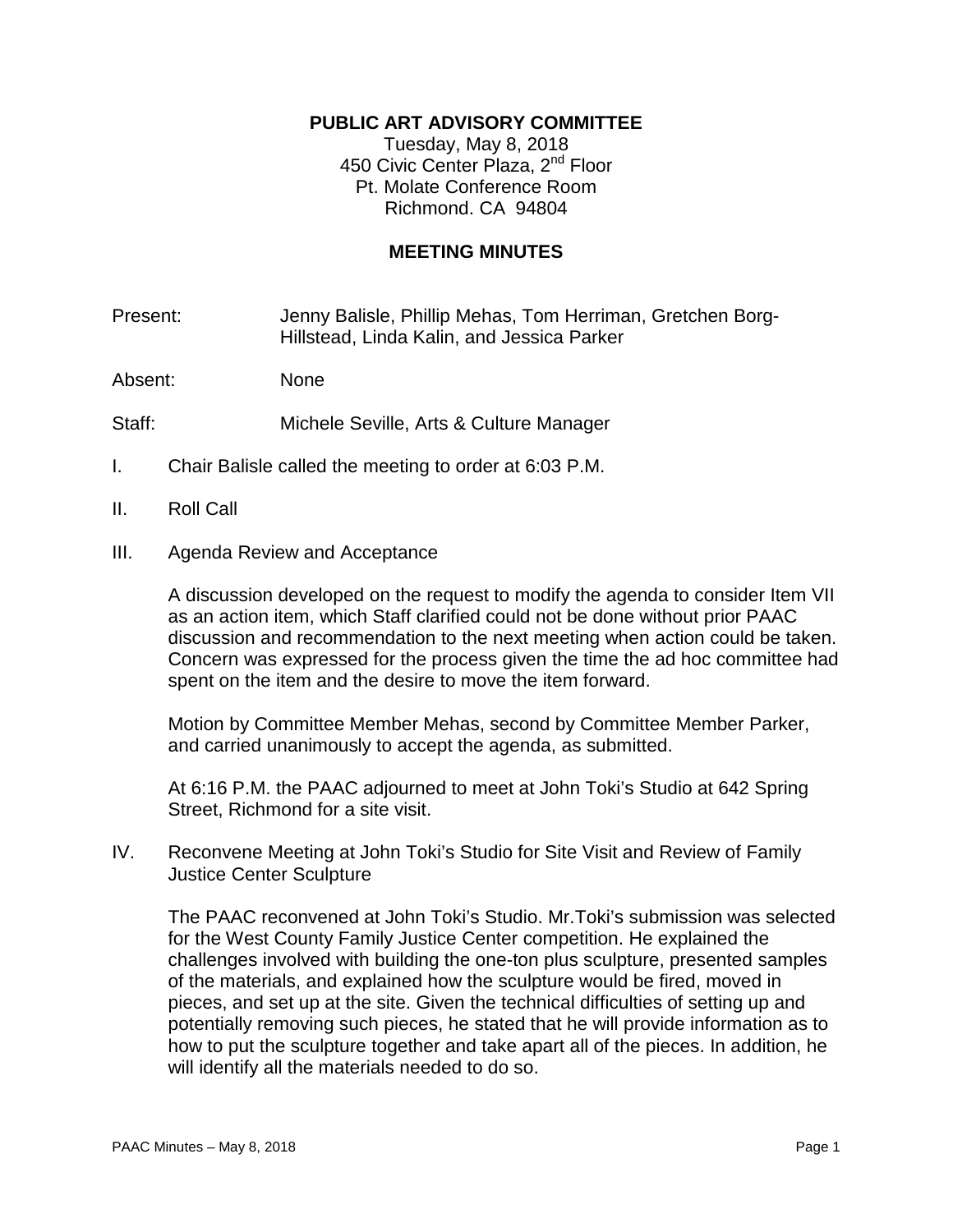The PAAC thanked Mr.Toki for sharing the process. They reconvened in the Pt. Molate Room of City Hall at 7:46 P.M. after the studio visit.

V. Review and Acceptance of the April 4, 2018 Meeting Minutes

Motion by Committee Member Kalin, second by Committee Member Parker, and carried unanimously to continue the minutes of the April 4, 2018 meeting to the next meeting.

VI. Public Comment

There were no public comments.

VII. Presentation and Discussion on New Ordinance Establishing the PAAC as the Public Art Board

Staff explained that the new ordinance could be sent to the City Attorney for review along with the Policies & Procedures. She said that given the confusion many people within the City have over the name of the PAAC, it could make sense to have a name change to the Public Art Board.

Chair Balisle clarified that the ordinance had been created at Staff's request to clarify the situation, with the help of Dayna Holz, who had used the template for the Design Review Board to create the document to reflect the ad hoc committee's discussions and recommendations. The document had previously been reviewed by the PAAC and some adjustments had been made.

The PAAC reviewed the document and specific points were discussed, such as the allowable number of absences from meetings along with ethics training, which would help to clarify that the PAAC was a separate body from the Richmond Arts & Culture Commission (RACC).

VIII. Update on Public Art Policies & Procedures

Chair Balisle advised that there had been a number of people working on the Public Art Policies & Procedures (P&P) document, some with PCs and some with MACs, and to avoid problems, the ad hoc committee had selected Dayna Holz as the person to control the updates to the document. Dayna has a PC, which is most compatible with the City's IT equipment. It was also clarified that both Dayna Holz and Kate Sibley, as former PAAC members, had participated in the P&P process for some years, and would continue to be involved.

Chair Balisle identified the suggestion to divide the current document into a policies document and a procedures document. Given a number of factors, the ad hoc committee had unanimously decided not to do so at this time due to the amount of time it would take to rewrite the two documents. She summarized the